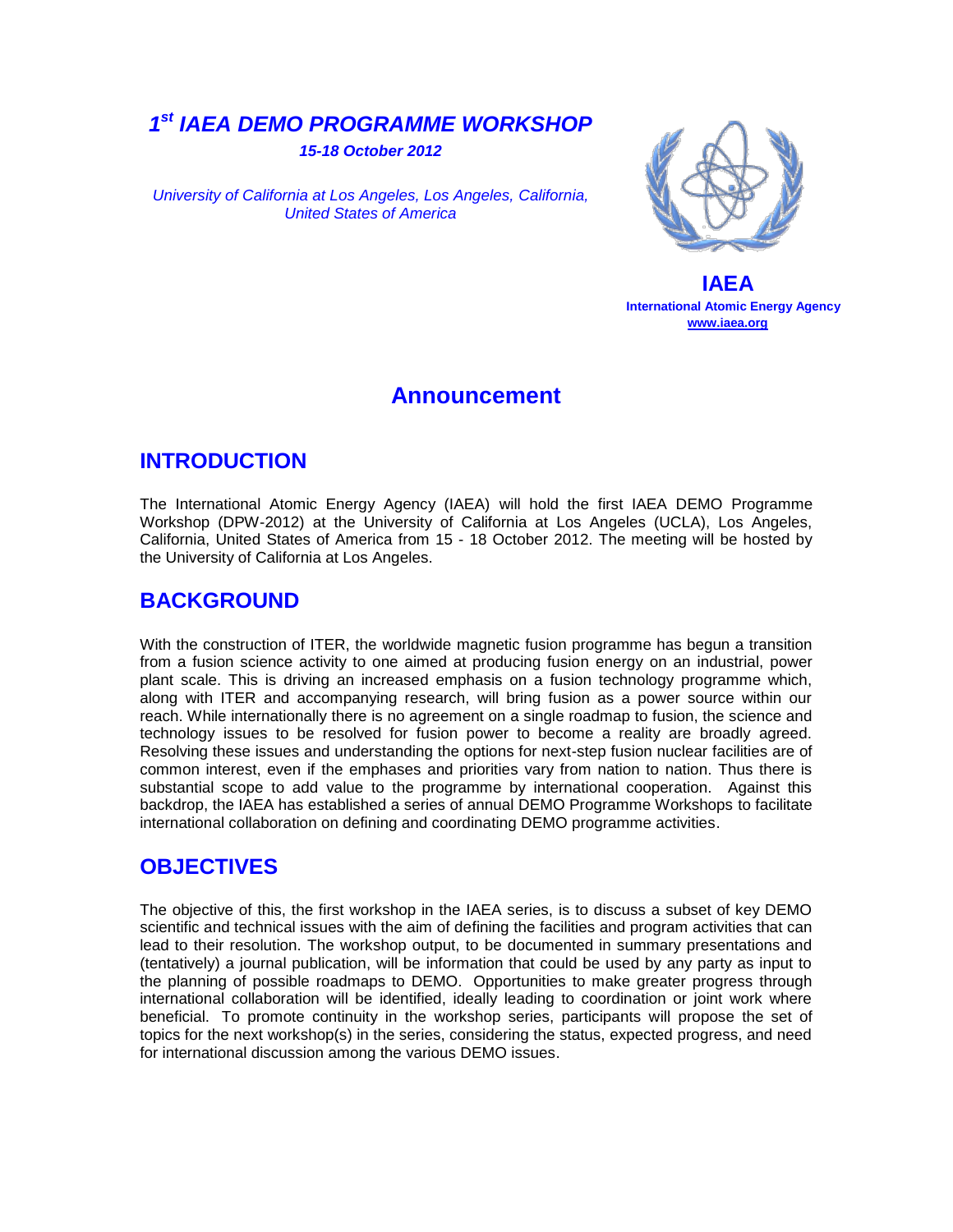### **TOPICS**

The Meeting will cover the following topics:

#### **1. Fusion power extraction and tritium Fuel cycle**

What choices are available for material, coolant, breeder, configuration and design concepts for fusion nuclear components worldwide (focus on power extraction and tritium fuel cycle)? What are the key fusion nuclear science and technology (FNST) issues and challenges? What issues can be resolved in non-fusion facilities? What issues require experiments in integrated fusion nuclear environment? What laboratory facilities need to be upgraded or constructed in the next 10 years? What are the major parameters and features required in a next step fusion nuclear facility to resolve the FNST issues and develop fusion nuclear components? What is the role of ITER TBM? What are the stages of experiments and development of FNST in a fusion nuclear facility? What strategies can be adopted for design, construction and operation of next step fusion nuclear facility (ies) to address the challenges of RAMI and limited availability of external tritium supply?

#### **2. Plasma power exhaust and impurity control**

What choices are available for plasma exhaust in fusion nuclear facilities, where the loads and conditions are harsher than those of ITER? What combination of materials, divertor configurations, neutral gas pumping, and operating scenarios will lead to solutions compatible with good plasma performance, tritium breeding, and long component lifetimes?

#### **3. Magnetic configuration and operating scenario for a next-step fusion nuclear facility**

What is the mission for a next step fusion facility and what are the major parameters and features required to fulfill its mission? What choices are available for fusion nuclear facilities that can fulfill this mission? Tokamaks and stellarators are the main configuration candidates at this time, but the choice of operating scenario, e.g. repetitively pulsed or continuous, and the associated control strategies are not firmly resolved.

### **WORKSHOP ORGANIZATION AND FORMAT**

The workshop will be organized around three topics, listed above, where discussion and action are urgently needed. The agenda will be structured with a balance of invited talks and discussion time sufficient to facilitate reaching conclusions. The meeting will end with summary talks on each of the topics. In preparation for the workshop, it is expected that speakers will target their work and their presentations to address the workshop's aims. The international organizing committee is responsible for planning the technical programme and documenting the conclusion.

#### *Language*

The working language of the meeting is English; no interpretation will be provided.

#### *Participation*

About 40 experts from IAEA Member States and International Organizations are expected to attend the meeting. **All oral presentations will be based on invitation only**. Participants should be actively involved in the topics of the meeting. In order to participate in the meeting, all persons not officially invited by the IAEA to give a presentation at the meeting must send a completed Participation Form (Form A) to their appropriate governmental authority for subsequent transmission to the IAEA. Such a participant will be accepted only if the Participation Form is transmitted to the IAEA through one of the official channels by **10 August 2012**.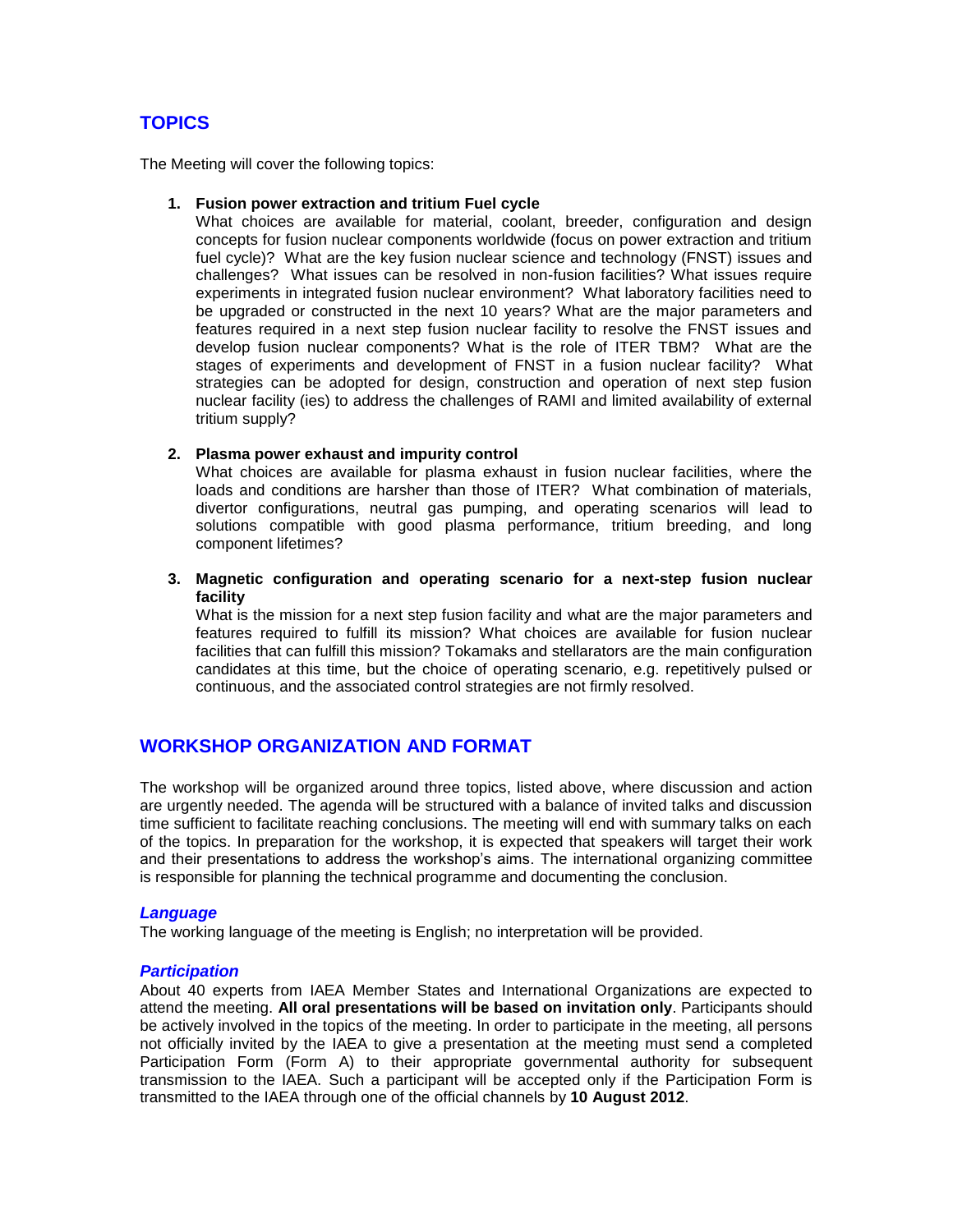#### *Contributed posters*

A limited number of posters addressing the workshop topics may be included. Should any participant wish to present a poster, they are requested to submit a one page abstract to [physics@iaea.org](mailto:physics@iaea.org) no later than **10 August 2012**. In addition, they must further submit a duly completed Form A to their appropriate governmental authority for transmission to the IAEA. This form must be received by the IAEA no later than **10 August 2012**.

### **MEETING LOCATION AND TRANSPORTATION**

The meeting will take place at the **University of California at Los Angeles (UCLA).** It will be held at the UCLA Faculty Center, in the California Room. The Faculty Center's address is *480 Charles E. Young Dr. East, Los Angeles, CA, 90095*. Appended to this document is a campus map indicating the location of the Faculty Center and Parking Lot 2.

#### *Access*

#### **Getting there:**

Driving directions to UCLA Faculty Center from LAX Airport:

- From LAX, take the 405 Freeway northbound.
- Exit at Wilshire Blvd Eastbound.
- Turn left (north) on Westwood Blvd.
- Turn right (east) on Lindbrook Avenue.
- Follow the left (north) fork when Lindbrook splits, the road becomes Hilgard
- Hilgard skirts the eastern edge of campus, follow it until you reach Westholme Avenue.
- Turn left (west) on Westholme and go to the parking kiosk to purchase parking pass. The parking attendant can assist you locating the lot.
- Parking lot 2 (most probable place where you will be assigned parking) is on the left hand side (south) of Westholme.
- The Faculty Center is on the right hand side (north) of Westholme. The main entrance is on the west side of the building (facing away from Hilgard, shown with a red arrow on attached map).

Additional maps and directions can be found at the following webpages. Faculty Center Directions:<http://facultycenter.ucla.edu/directions.htm> UCLA Campus Map:<http://www.ucla.edu/map>

#### **Public Transportation:**

There are several types of public transportation: taxi, bus, airport shuttle or hotel shuttle (if you are staying locally in Westwood).

#### Getting to UCLA by Bus

- [FlyAway](http://www.lawa.org/welcome_lax.aspx?id=4698) Non-stop bus service from and to LAX
- [Metro](http://www.metro.net/) Metro Lines *2*, *302*, *305* and *761* serve campus, or transfer from other Metro Bus lines.
- [Santa Monica Big Blue Bus](http://www.bigbluebus.com/home/index.asp) Lines *1, 2, 3, 8* and *12* bring you to campus, or transfer from other lines.
- [Culver City Bus](http://www.culvercity.org/Government/Transportation/Bus.aspx) Line *6* brings you directly to campus, or transfer from Lines *1-5*.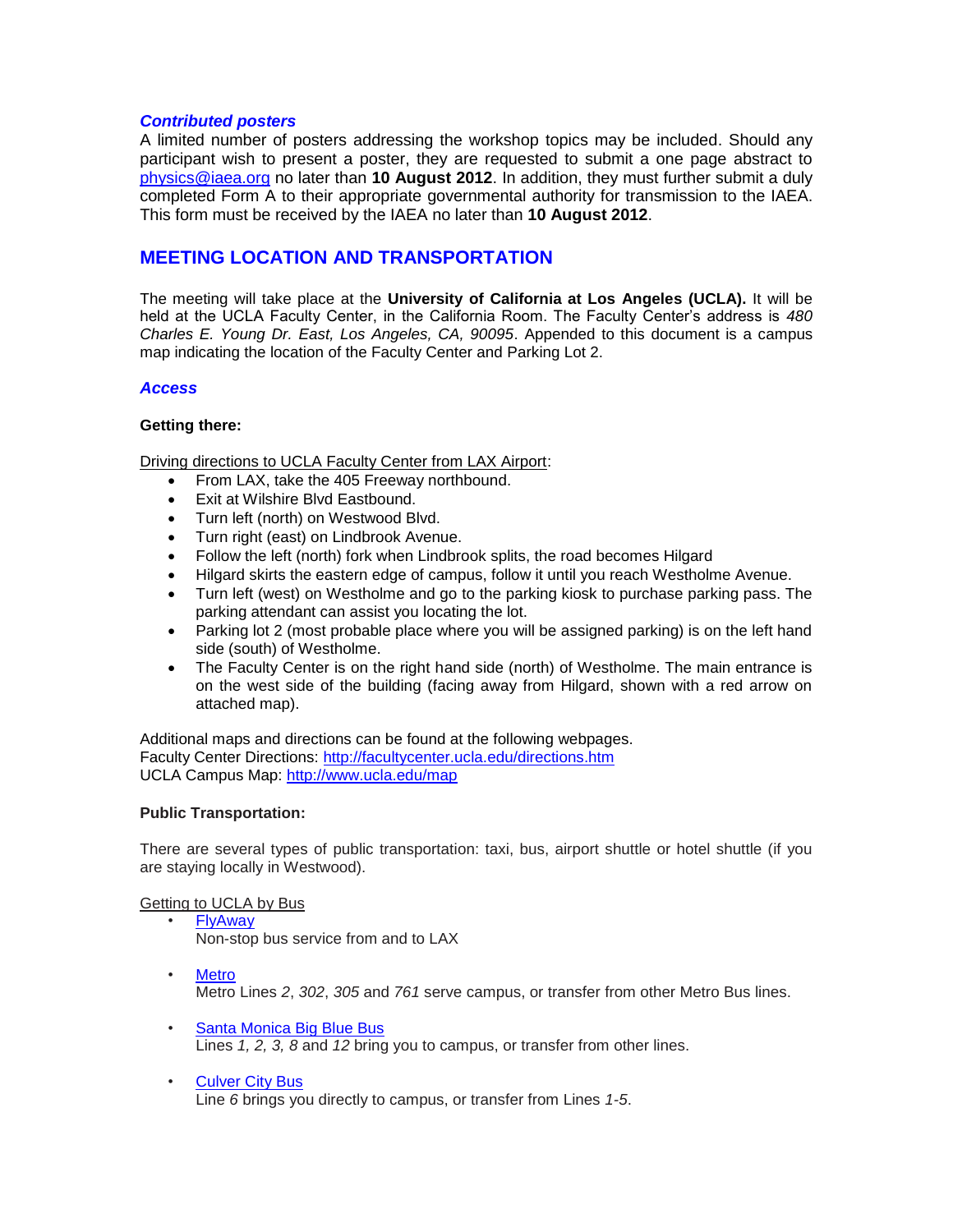### **PUBLICATION**

#### *Electronic Proceedings*

Electronic proceedings of the workshop, consisting of slides or posters, will be made available to all participants on an open web site.

#### *Journal Publication*

It is tentatively planned to publish a summary of the workshop as a journal article.

## **EXPENDITURES AND FINANCIAL SUPPORT**

The costs for the organization of the meeting are borne by the host organization and the IAEA. No registration fee will be charged to participants.

As a general rule, the IAEA does not pay travel and accommodation expenses for meeting participants. However, limited funds are available to help meet the cost of attendance of a few selected specialists, primarily those from developing countries with low economic resources.

### **VISAS**

Participants who require a visa to enter the United States should submit the necessary application as soon as possible. A letter of invitation, if needed, should be requested from the local organizer by emailing Ms. **Samantha Townsend** at [samantha@fusion.ucla.edu.](mailto:samantha@fusion.ucla.edu)

## **IAEA SCIENTIFIC SECRETARY**

#### **Richard Kamendje**

Physics Section Division of Physical and Chemical Sciences International Atomic Energy Agency Vienna International Centre, PO Box 100, A-1400 Vienna, Austria Phone: +43-1-2600-21707, FAX: +43-1-26007 E-mail: [physics@iaea.org](mailto:physics@iaea.org)

# **INTERNATIONAL PROGRAMME COMMITTEE**

| Name                  | Country        |
|-----------------------|----------------|
| Mohamed Abdou         | <b>USA</b>     |
| Shishir Deshpande     | India          |
| Gianfranco Federici   | <b>EU-EFDA</b> |
| Andrea Garofalo       | <b>USA</b>     |
| Predhiman Kaw         | India          |
| Keeman Kim            | Rep. of Korea  |
| <b>Richard Kurtz</b>  | <b>USA</b>     |
| <b>Boris Kuteev</b>   | RF             |
| Gyung-Su Lee          | Rep. of Korea  |
| Jiangang Li           | China          |
| Takeo Muroga          | Japan          |
| Hutch Neilson (CHAIR) | <b>USA</b>     |
| Kenji Tobita          | Japan          |
| David Ward            | UK             |
| Hartmut Zohm          | Germany        |